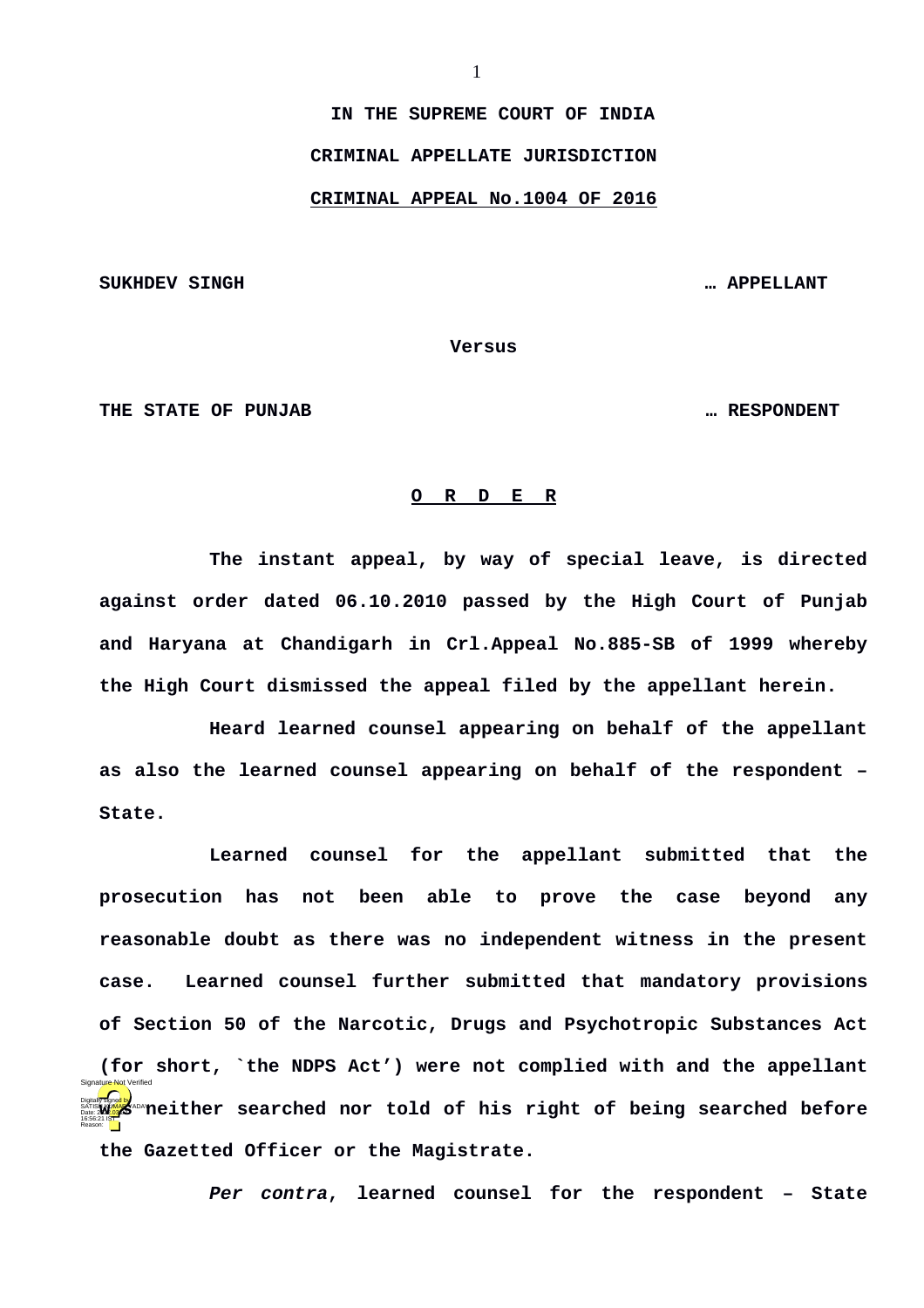**submitted that the appellant was searched in the presence of S.P., District Moga, who is a gazetted officer, as per the provisions of Section 50 of the NDPS Act, and it was found that the appellant was carrying 4kg. of opium and 20gms were taken as sample. Thereafter, the Chemical Examiner, after the completion of necessary investigation, confirmed that the substance was opium.**

**Having heard learned counsel for the parties and on carefully perusing the material placed on record, we notice that the report of the Chemical Examiner indicates that some powder material/ chura was tested. Learned counsel for the appellant contended that opium is generally a sticky material. No doubt, the report of the Chemical Examiner indicates that some powder material/chura was undertaken for analysis which was found to contain morphine and meconic acid. The learned counsel for the respondent – State points out that as per the provisions of the NDPS Act, it is nowhere mentioned that opium should necessarily be in the form of a sticky material. It is only on the basis of the contents of particular sample that a conclusion is to be arrived at regarding the same being opium. The physical nature of the material is not relevant for determining whether the contents of the sample analyzed were actually opium or not, and physical analysis is not prescribed under the provisions of the NDPS Act for testing the opium. These aspects of the matter has been appropriately adverted to by the learned Sessions Judge in arriving at his conclusion. The same has been reappreciated and confirmed by the High Court.**

**In view of the above, we are not inclined to interfere with the impugned order passed by the High Court.**

2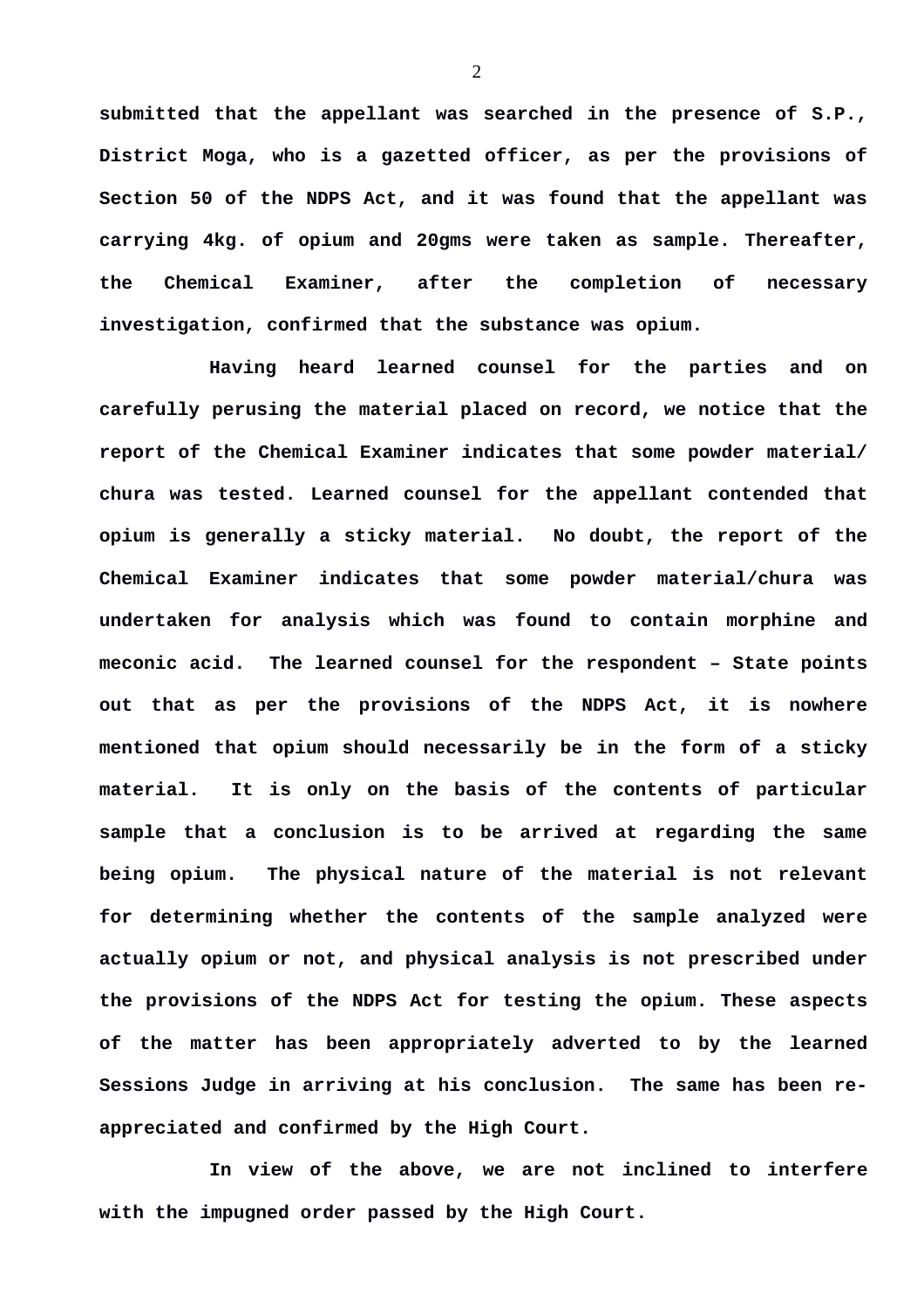**The appeal is, accordingly, dismissed.**

**Vide order dated 21.10.2016, the appellant was granted bail. Consequent upon dismissal of the appeal filed by the appellant herein, the bail bonds stand cancelled and he is directed to surrender before the trial court to serve out the remaining period of sentence.**

> **.........................CJI. (N.V. RAMANA)**

 **..............……..........J. (A.S. BOPANNA)**

 **..............…..........J. (HIMA KOHLI)**

**NEW DELHI; FEBRUARY 22, 2022.**